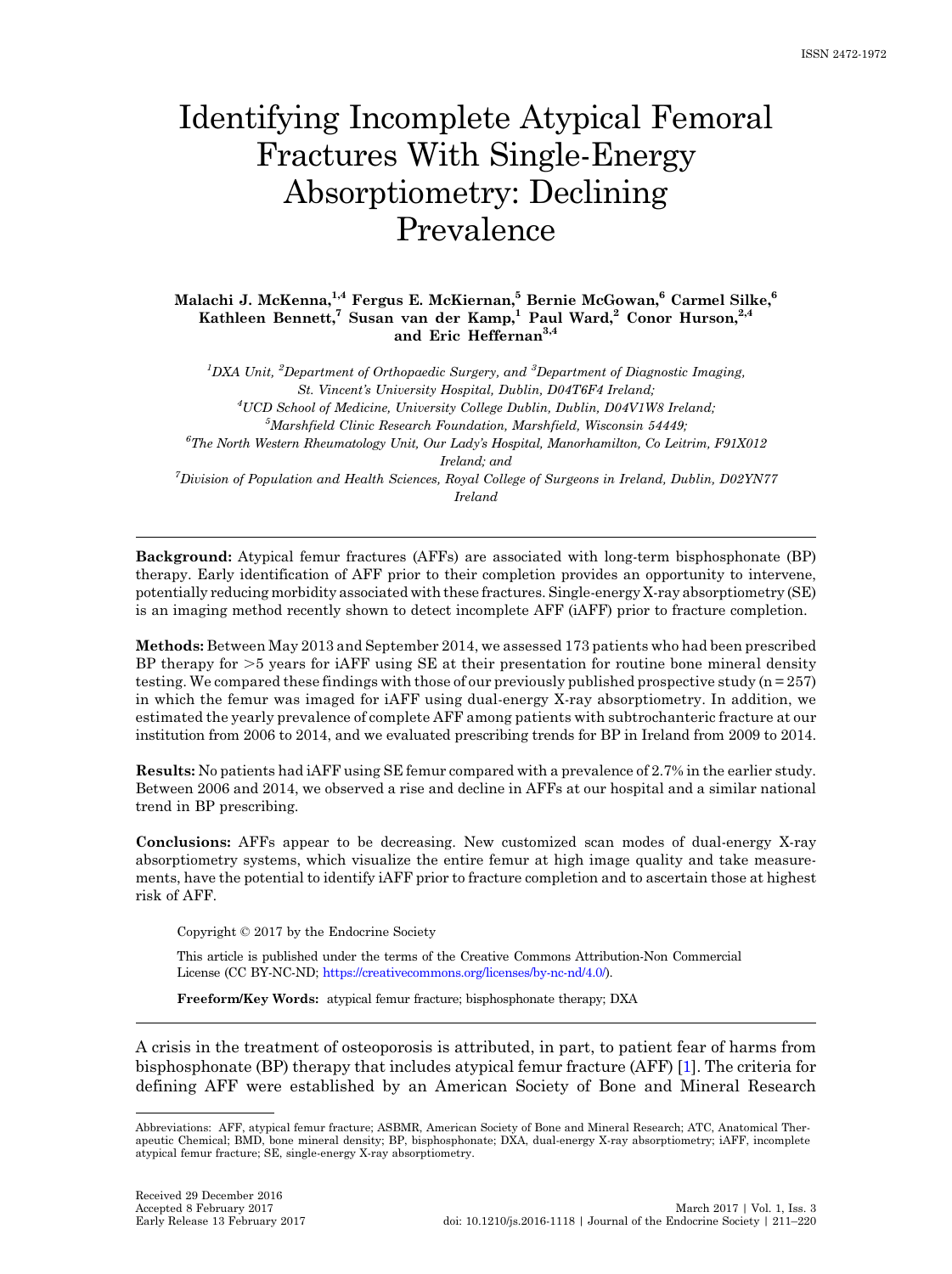<span id="page-1-0"></span>(ASBMR) task force in 2010 and further refined in 2014 [2, 3]. AFFs are associated strongly with long-term BP therapy [3, 4]. They share many features with other types of stress fractures [5, 6] but being located on the outer convex surface of the femur, they are more apt to convert from incomplete to complete fracture, and patients may report prodromal pain at the fracture site for weeks and sometimes months prior to fracture completion [\[7\]](#page-8-0). Because completed AFFs have been associated with delayed healing and poorer surgical outcomes [\[8\]](#page-8-0), recognizing the prodromal pain of an incomplete AFF (iAFF) may spare the patient these morbidities. Another opportunity for early detection of iAFF is to assess the lateral femur cortex using an extended femur scan field modification of dual-energy X-ray absorptiometry (DXA) imaging at the time of scheduled bone mineral density (BMD) testing [[5](#page-8-0)]. We previously reported results of a study in which patients on long-term BP therapy were evaluated for iAFFs using this extended femur field strategy [[9](#page-8-0)]. In a consecutive sample of 257 patients from October 2011 to January 2013 who were on BP therapy for more than 5 years, we diagnosed iAFFs in 2.7% of patients [[10\]](#page-8-0). At the time of that publication, a similar high prevalence was reported by two other investigators using different imaging modalities [11, 12].

Given the substantive morbidity gap for the patient and the technical gap for the surgeon between fixing an iAFF compared with fixing a complete AFF, an improvement in DXA systems for early detection of iAFF could close the gap. The single-energy X-ray absorptiometry (SE) mode, used by Hologic (Waltham, MA) DXA systems for lateral spine imaging, can be adapted for femur imaging. SE femur imaging has a number of advantages over DXA femur imaging: the image resolution is nearer to X-ray quality, the entire length of the femur can be visualized, and image acquisition is fivefold faster (Fig. 1)  $[10]$  $[10]$  $[10]$ . We now report the results of a second prospective study of patients on long-term BP therapy using SE femur imaging to detect iAFF as point of service at the time of routine BMD measurement. In addition, we assessed the prevalence of completed AFF in our hospital by evaluating all radiographs of patients with subtrochanteric femur fractures from 2006



Figure 1. An 82-year-old woman, who had been treated with ibandronate 150 mg monthly for 9 years, presented with a 6-month history of left thigh pain. Images show iAFF in the right femur using extended femur field imaging with DXA (left panel), SE femur imaging (center left panel), and plain radiograph (center right panel). An intramedullary nail was inserted electively (right panel).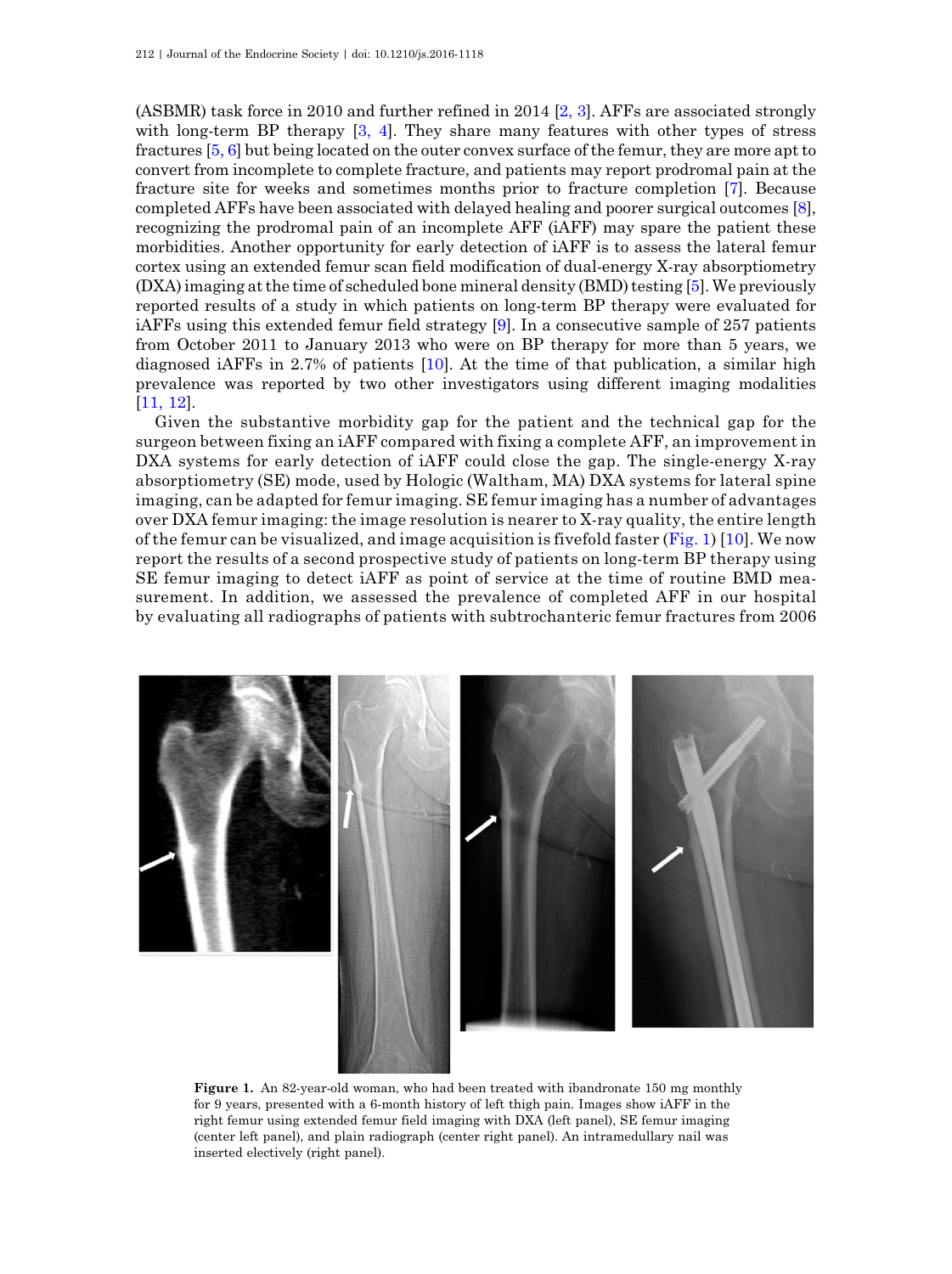to 2014, and we evaluated the prescribing trends for osteoporosis in Ireland from 2009 to 2014.

# 1. Methods

#### A. SE Femur Imaging Study

This SE femur imaging study was approved by the St. Vincent's Ethics Committee, and informed consent was obtained. Consecutive patients referred for routine DXA from all sources in our catchment area were selected for study if they had been treated with BP therapy for more than 5 years, as identified by questionnaire or on the referral request. The study was conducted between May 2013 and September 2014. Patient selection was identical to that for our first study, which was conducted between October 2011 and January 2013. Based on the prevalence of iAFF in our first study of 2.7% (95% confidence interval, 1.7% to 3.7%), using an identical study design, the number needed to monitor to detect one iAFF should range from 27 to 59.

BMD was measured at the lumbar spine and bilateral hips using a Hologic Discovery Model A. According to the Official Positions of the International Society of Clinical Densitometry, we calculated the least significant change as  $0.027$  g/cm<sup>2</sup> at the spine and  $0.020$  g/cm<sup>2</sup> at the hip [[13\]](#page-8-0). Reference range was based on the National Health and Nutrition Examination Survey III population-based database for the total femur site and on the manufacturer's range for lumbar 1 to 4 [\[14](#page-8-0)]. Results are presented as standard deviation units (T scores) based on comparison with young adult reference BMD.

An SE femur image from the proximal tip of the femur to the distal end of the femur shaft was acquired from both sides immediately after conducting a DXA examination of the femur with the leg internally rotated. The SE femur images were printed and viewed independently by two International Society of Clinical Densitometry–certified densitometrists who were experienced in iAFF evaluation (M.J.M., S.K.). If any localized abnormality was seen on the lateral cortex that was suspicious for thickening (namely, "flaring" or "beaking"), which would indicate an iAFF [[3](#page-7-0)], then the patient was referred for a plain radiograph. Radiographs were interpreted by a musculoskeletal radiologist experienced in iAFF evaluation (E.H.).

### B. Radiographic Survey

The prevalence of complete AFF in our institution from 2006 to 2014 was determined by viewing all images from patients with subtrochanteric fractures. Information about these femur fractures was obtained from the Hospital Inpatient Inquiry, which is a computer-based discharge abstracting system designed to collect demographic, clinical, and administrative data on discharges and in-hospital deaths from acute general hospitals in Ireland nationally. The coding of the diagnoses and procedures performed used the *International Classification of* Diseases, Tenth Revision, Clinical Modification from 2005 to 2014. Using these codes, the following specific hip fracture types were identified—namely, fractures of the neck of femur (S720), pertrochanteric fractures (S721), subtrochanteric fractures (S722), and fractures of the shaft of femur (S723). One of the authors (E.H.), who was blinded to the date of the radiographs, examined all images that were coded as S722 and adjudicated on those with complete AFF according to the ASBMR criteria [\[3\]](#page-7-0).

# C. Trends in the Prescribing of Antiosteoporosis Medications in Ireland, 2009 to 2014

Analysis of national prescribing trends from 2009 to 2014 was conducted using data from the Irish Health Service Executive–Primary Care Reimbursement Services national primary care prescribing database [[15](#page-8-0)]. The scheme covers all patients older than 70 years and approximately 35% of the total population but accounts for approximately 70% of all prescribing in Ireland [\[16](#page-8-0)]. Full details on medications dispensed are recorded in the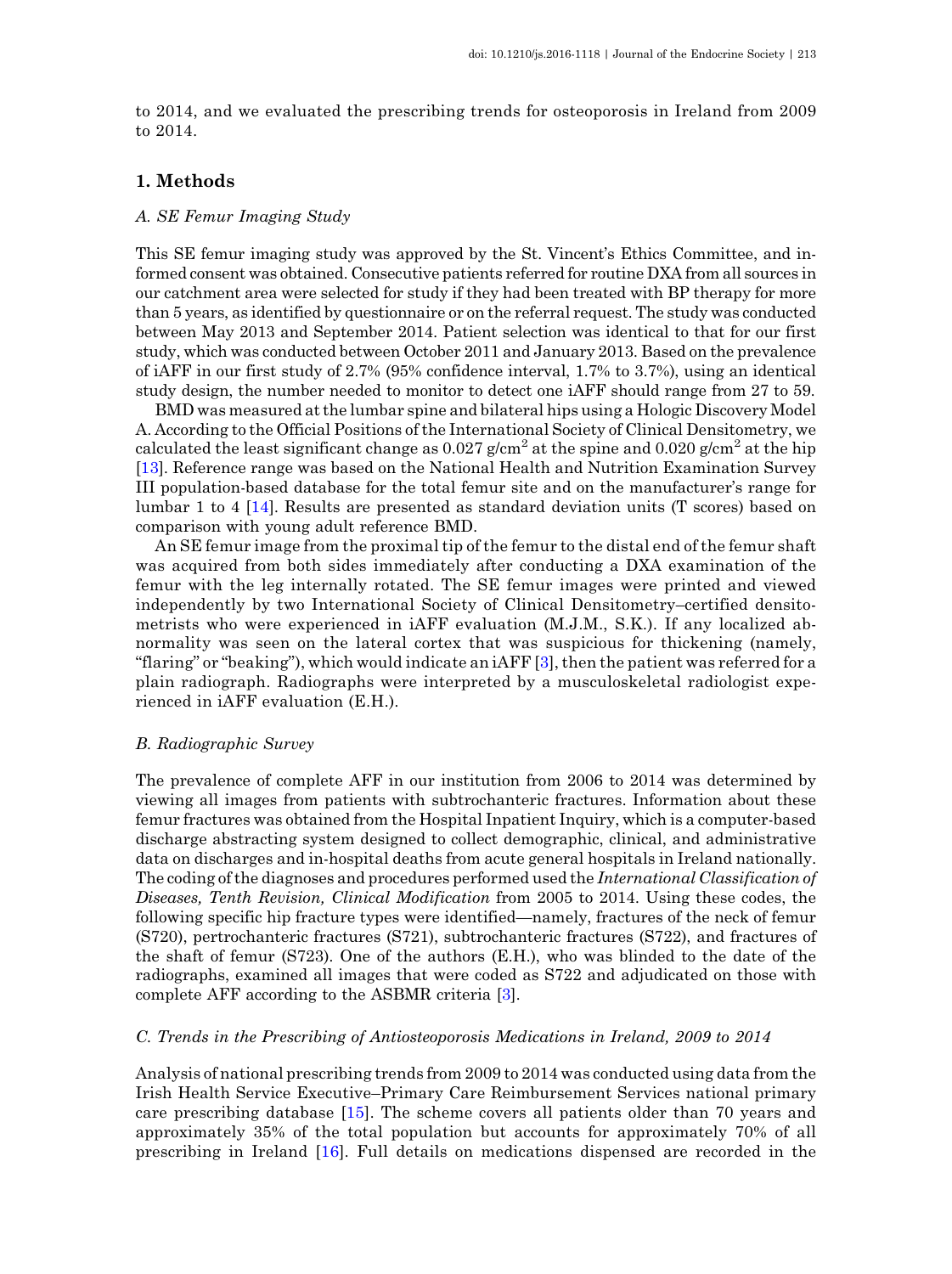database using the World Health Organization Anatomical Therapeutic Chemical (ATC) classification system. All prescription data on the main types of antiosteoporosis treatments in all persons aged  $\geq 50$  years by sex and in 5-year age bands from 2009 to 2014 were included in the analyses: 1) bisphosphonates ATC code M05BA and bisphosphonates plus calcium ATC code M05BB; 2) calcium products alone ATC code A12AX or in combination with bisphosphonates ATC code M05BB, 3) strontium ranelate ATC code M05BX03, 4) denosumab ATC code M05BX04, and 5) raloxifene ATC code G03XC01.

#### D. Statistical Analysis

Results are presented as frequency and percent or as mean and standard deviation. Difference between means was determined by an independent t test following Levene's test for equality of variances; difference between frequencies of categorical variables was tested by the  $\chi^2$  test. Linear regression analysis was used to calculate the yearly percent change in the absolute number of prescriptions in the national survey. Significance at  $P < 0.05$  is assumed. Statistical analysis was performed using IBM SPSS for Windows version 22.0 (Armonk, NY).

# 2. Results

#### A. SE Femur Imaging Study

SE femur examination was performed in 173 consecutive qualifying patients from May 2013 to September 2014; no eligible patients declined entry into the study. Compared with our previous study performed between October 2011 and January 2013, the current population showed a shorter duration of BP treatment ( $P = 0.004$ ), higher femur neck T score ( $P = 0.031$ ), and higher total hip T score ( $P = 0.019$ ) but no difference in lumbar spine T score ( $P = 0.207$ ) (Table 1). Abnormalities suspicious for iAFF were observed in 12 patients, although none had evidence of iAFF on radiographic imaging. Radiographic abnormalities mimicking iAFF were identified in six patients, four of whom had prominence of the gluteus maximus insertion confirmed by computerized tomography in one patient [\(Fig. 2\)](#page-4-0).

| First Study: DXA Imaging $(n = 257)$ Second Study: SE Imaging $(n = 173)$ |
|---------------------------------------------------------------------------|
| 166/7 (96/4)                                                              |
| 69.1 (10.1)                                                               |
| $-1.93(1.20)$                                                             |
| $-1.84~(0.89)^{a}$                                                        |
| $-1.35(0.95)^{a}$                                                         |
| 6.8 $(2.5)^a$                                                             |
|                                                                           |
| 111 (64.2)                                                                |
| 29 (16.8)                                                                 |
| 33(19.1)                                                                  |
| 0(0)                                                                      |
| 0(0)                                                                      |
| 12(6.9)                                                                   |
|                                                                           |
| 6(3.5)                                                                    |
| 6(3.5)                                                                    |
| 0(0)                                                                      |
|                                                                           |

Table 1. Descriptive Statistics

Abbreviation: SD, standard deviation.

<sup>a</sup>Significant difference ( $P < 0.05$ ) between groups as per independent t test.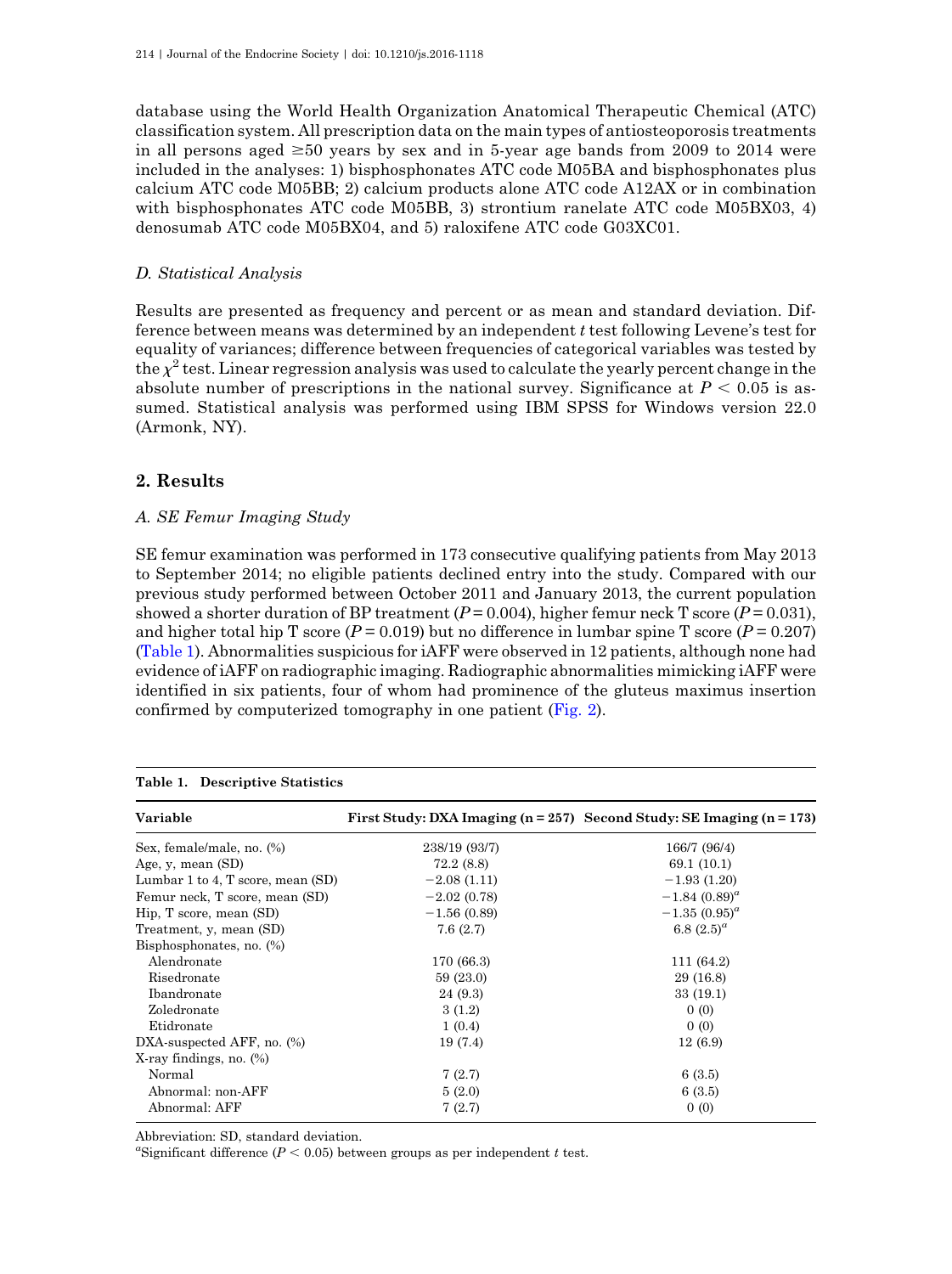<span id="page-4-0"></span>

Figure 2. Bilateral symmetric foci of cortical thickening on the lateral aspects of both femora are marked by arrows on both SE images (top left image) and on plain radiographs (top right image). Computed tomography imaging identifies a posterolateral rather than a lateral location and shows that they represent insertion of the gluteus maximus tendon onto the femur at the proximal end of the linea aspera. The internal rotation of the femur at the time of DXA imaging accounts for the lateral location of the linea aspera.

# B. Radiographic Survey

On the radiographic review of patients admitted with femur fracture, the prevalence of subtrochanteric fractures among the total number of femur fractures from 2006 to 2014 was 4.9%  $(n = 157/3211)$ . The corresponding prevalence nationally of subtrochanteric fractures as a percentage of all femur fractures for the same time period was  $4\%$  (n = 1573/37,649) [\[17\]](#page-8-0). The overall prevalence of AFF was  $0.65\%$  (n = 21/3211); no AFFs were noted in 2006 or in 2014 ([Table 2](#page-5-0)).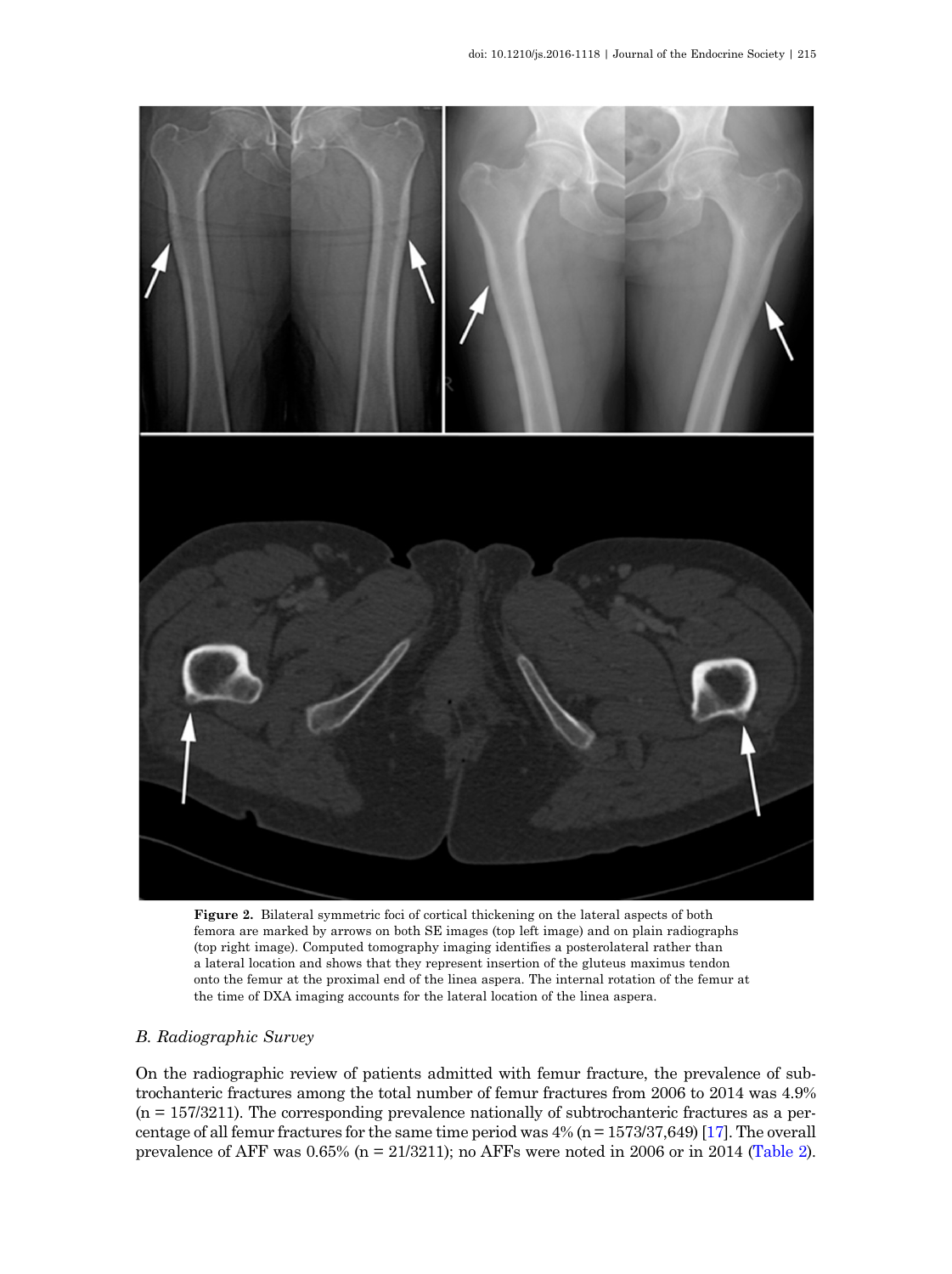| Year | No. of Subtrochanteric Fractures | Yearly No. of AFFs |        |
|------|----------------------------------|--------------------|--------|
| 2006 | 15                               | 0                  | $\cup$ |
| 2007 | 14                               | 5                  | 35     |
| 2008 | 17                               |                    | 6      |
| 2009 | 15                               | ິ                  | 13     |
| 2010 | 28                               | 3                  | 11     |
| 2011 | 24                               | 4                  | 17     |
| 2012 | 19                               | 2                  | 11     |
| 2013 | 18                               | 4                  | 22     |
| 2014 |                                  |                    | 0      |

<span id="page-5-0"></span>Table 2. Frequency of AFF Among Hospital Admissions With Subtrochanteric Femur Fracture

#### C. Trends in the Prescribing of Antiosteoporosis Medications in Ireland, 2009 to 2014

The number of prescription items dispensed for BP-containing compounds increased between 2009 and 2011, after which there was a total decrease of 25% from 699,778 in 2011 to 547,394 in 2014 and a year-on-year percent decrease of  $5\%$  ( $P = 0.05$ ) (Table 3). There was no statistically significant difference in the decrease in the prescribing of BP-containing products across the individual age bands. In contrast, the number of prescription items for all calciumcontaining compounds increased from 838,258 items in 2009 to 1,055,123 items in 2014, giving an overall increase of 26% with a significant year-on-year increase of 4% ( $P = 0.013$ ). The greatest increase was identified in men (60%). The most significant increase in prescriptions was in the 75+-year age group, in which there was a 20% increase ( $P \le 0.05$ ). Prescriptions for denosumab rose to 25,369 in 2014, having been launched in Ireland in 2010. The total number of prescriptions for strontium ranelate has fallen since mid-2013, with a year-on-year decrease of 16% and an overall reduction of 66% from 64,283 prescriptions in 2012 to 15,817 in 2014. Similarly, prescriptions for raloxifene have fallen by 58% from 26,312 in 2009 to 13,631 in 2014, corresponding to an 11% year-on-year decrease.

### 3. Discussion

Using SE femur imaging in a prospective study of 173 patients who were taking BP therapy for greater than 5 years, we did not identify any new case of iAFF between May 2013 and September 2014. The study group was similar with respect to recruitment to an earlier group of patients who were studied using extended femur DXA imaging in whom we noted iAFF in 2.7%, but the earlier group had a longer duration of treatment and lower BMD at both femur neck and total hip. Because the differences between the two study groups were small, we

|                        | BP <sub>S</sub> |                        | Calcium   |                        |
|------------------------|-----------------|------------------------|-----------|------------------------|
| Year                   | No.             | Year-on-Year Change, % | No.       | Year-on-Year Change, % |
| 2009                   | 637,233         |                        | 838,258   |                        |
| 2010                   | 683,031         |                        | 924,970   | 10                     |
| 2011                   | 699,778         | $\overline{2}$         | 1,004,193 | 9                      |
| 2012                   | 687,167         | $-2$                   | 1,098,721 | 9                      |
| 2013                   | 624,554         | -9                     | 1,098,623 | $\overline{0}$         |
| 2014                   | 547,394         | $-12$                  | 1,055,123 | $-4$                   |
| Change 2009 to 2014, % | $-14$           |                        | 26        |                        |
| Year-on-year change, % | $-5$            |                        | 4         |                        |
| $P$ value              | 0.05            |                        | 0.013     |                        |

Table 3. Prescribing Trends for BPs and Calcium in Ireland Between 2009 and 2014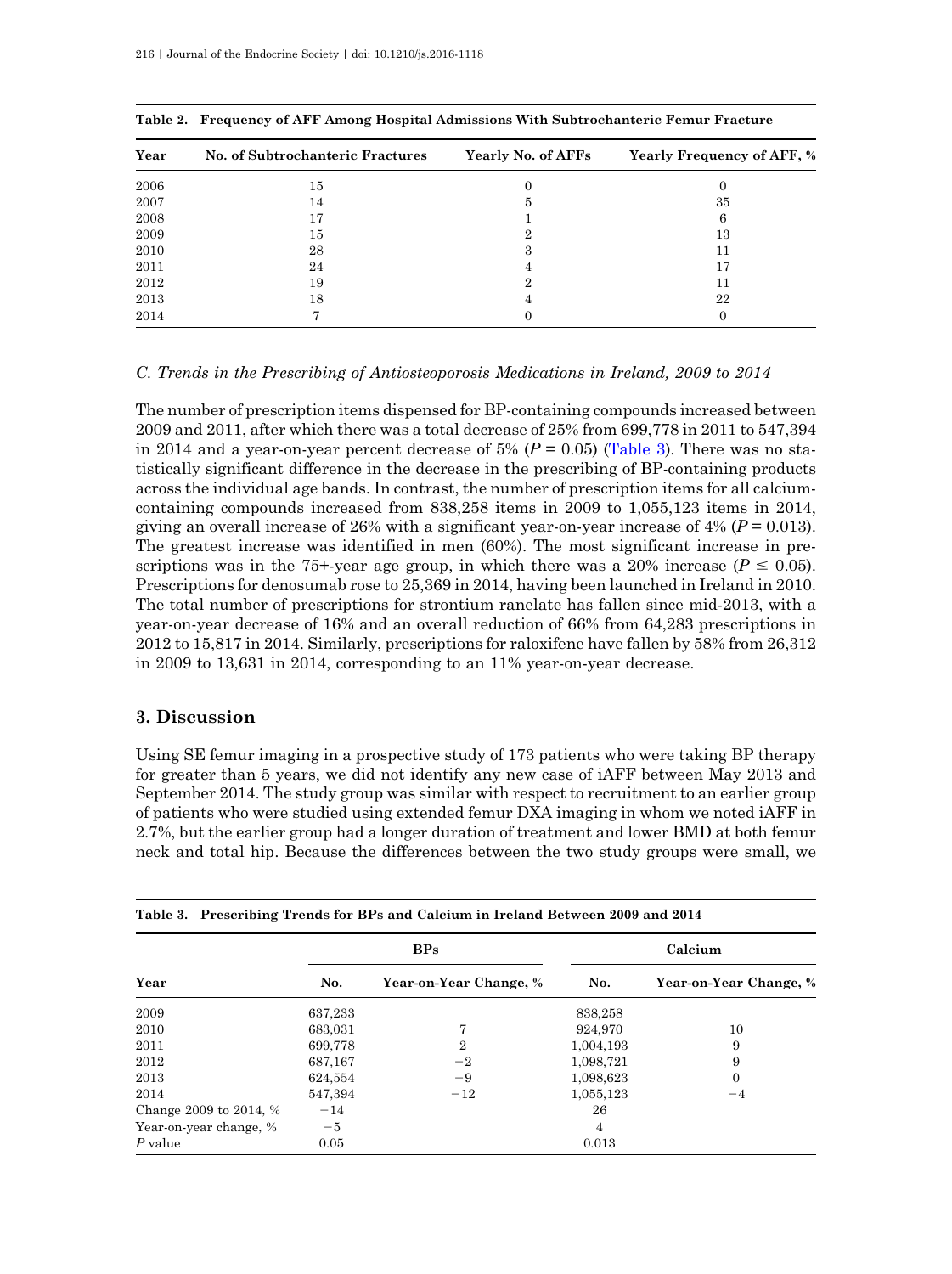speculate that the greater awareness of AFF and the subsequent change in prescribing practice of BP has led to a decline in AFF. In our hospital survey, we noted a low prevalence of complete AFF over a 9-year period from 2006 to 2014, but our survey suggests that frequency of AFF increased and then declined.

Every test is subject to diagnostic uncertainty. Given the design of our study, we were not in a position to estimate sensitivity and specificity but were able to identify false-positive cases. In our first study using the poorer imaging modality, we had an assorted number of explanations for false positives, with the most unusual being an enchondroma [\[10](#page-8-0)]. In the second study, with higher quality imaging, we identified a number of the false-positive cases as being due to prominence of the insertion point of the gluteus maximus along the linea aspera. Although the linea aspera has a posterolateral position, the hip is internally rotated as part of the correct positioning for DXA imaging that brings the linea aspera into relief along the lateral femur cortex ([Fig. 2](#page-4-0)).

Because codes from the International Classification of Diseases, Tenth Revision, Clinical Modification for AFF, both complete and incomplete, were only published in 2016, it was not possible to evaluate epidemiologic trends in AFF in Ireland over the time period of this study. As regards trends in femur fracture rates in Ireland, we previously reported a downward trend in age-standardized femur rate from 2000 to 2009 (including neck of femur, pertrochanteric and subtrochanteric) but an increase in the absolute numbers of hospitalizations [[18\]](#page-8-0). Regarding national prescribing trends for osteoporosis medications in Ireland between 2009 and 2014, we noted discordance between calcium prescribing and BP prescribing, with the former increasing and the latter decreasing. In a population-based study of trends in femur fracture rates and BP prescribing rates in the United States, Jha et al. [\[19](#page-8-0)] showed a steady and significant increase in subtrochanteric and diaphyseal fracture incidence between 2002 and 2011, followed by a subsequent decline [\[19](#page-8-0)]. This decline was preceded by a steady fall in oral BP prescriptions beginning in 2006 and coinciding with consecutive high-profile media reports of concerns about adversities of long-term BP use [[19](#page-8-0)]. The trends in prescribing identified in our study may represent a response in prescribing practices in primary care to statements published by the US Food and Drug Administration in 2010 and by European Medicines Agency in 2011 [20, 21]. These statements highlighted the association between BPs and AFF and the need to evaluate continuation of BP treatment periodically on an individual basis, particularly after 5 years of treatment [[21\]](#page-8-0).

The association between long-term BP therapy and AFF prompted so much debate about the harms and benefits of both continuing and discontinuing BP that the ASBMR charged a task force to provide guidance on the duration of BP therapy with respect to both safety and efficacy [\[22](#page-8-0)]. The principal sources of evidence were gathered from two extension trials: the Fracture Intervention Trial Long-term Extension study with alendronate and the Health Outcomes and Reduced Incidence with Zoledronic Acid Once Yearly extension study with zoledronic acid. Benefit with respect to ongoing fracture prevention seemed to be confined to vertebral fracture both in Health Outcomes and Reduced Incidence with Zoledronic Acid Once Yearly (for those who had incident fracture during the study, without prevalent vertebral fracture at entry, and with a persistent T score  $\leq -2.5$  at hip or femoral neck) and in Fracture Intervention Trial Long-term Extension (for those who had a femoral neck T score above  $-2.5$ but  $\leq$  -2.0) [\[22](#page-8-0)]. The task force concluded that those at low fracture risk should discontinue at 5 years with reassessment at 2 to 3 years. They recommended that for those deemed to be at high risk of fracture, clinicians should discuss with patients the option of continuing oral BP for 10 years and intravenous zoledronic acid for 6 years. In the absence of very long-duration registration trials of BPs, there was no guidance for their use beyond 10 years.

That the proportion of AFF with respect to hip fracture is very low and that the strong association between iAFF and long-term BP therapy is robust means that the risk of AFF will persist and likely increase with long-term BP therapy even if at a low rate [\[23](#page-8-0)]. The ASBMR task force on long-term BP therapy did not give any guidance about screening for iAFF for those deemed to need long-term BP therapy. SE femur imaging is a simple, fast, effective, convenient, and safe way to identify iAFF at point of service. Should a clinician opt for BP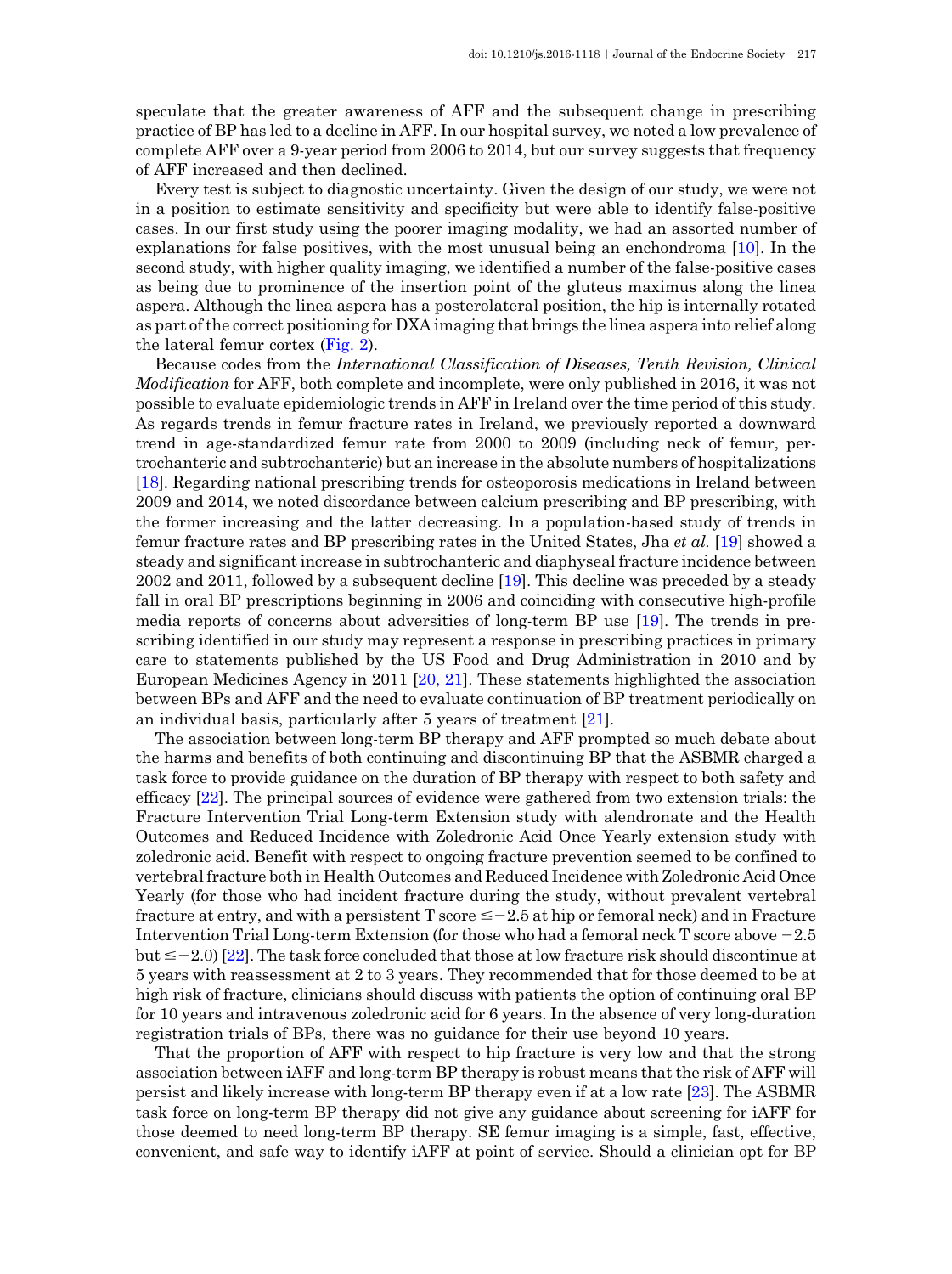<span id="page-7-0"></span>therapy beyond 5 years in line with the ASBMR task force report, then vigilance and a strategy for early detection of AFF should be optimized. In addition, we suggest that any patients who complain of pain in the outer aspect of the femur at the time that they attend for routine DXA, regardless of the duration of BP therapy, should have SE femur imaging for iAFF; if this feature is not available, then they should be referred for more definitive imaging. Should femur imaging be performed, then bilateral imaging is warranted given the likelihood of bilaterality [7, 24, 25]. Finally, the presence of localized thickening on the lateral cortex warrants further imaging to determine if a fracture line is extant because early insertion of an intramedullary nail may be warranted, as exemplified by the vignette in [Fig. 1](#page-1-0) [3].

The early studies on the role of DXA systems in the identification of iAFF were conducted by DXA operators in the field who adapted their DXA systems by using extended femur field length at the time of DXA imaging or by using the scan mode for SE imaging of the spine to image the femur as in this study. Even routine DXA imaging using the standard femur field length has been shown, retrospectively, to identify iAFF prior to fracture completion [10, 26]. In response to these observations and innovations, DXA manufacturers have customized their DXA systems with new scan modes to facilitate imaging of the full extent of the femur as a Food and Drug Administration–approved feature, and they have added extra options. Hologic (Waltham, MA) added a scan mode to its latest model, the Horizon DXA system, called the "SE femur" that uses SE imaging. This scan mode is conducted while the patient is still positioned on the table after the femur DXA examination, the entire femur is visualized rapidly, the image can be annotated, and measurement of cortical thickness or distance from a landmark can be made [[27](#page-9-0)]. GE Healthcare (Chicago, IL) devised a software upgrade called "Atypical Femur Fracture," which can be installed on current Prodigy and Lunar iDXA models. It is a form of DXA imaging starting at the patella with a distal and a proximal component; cortical width, both medial and lateral, is measured; the widths are profiled, permitting detection of focal thickening; and serial trends can be analyzed [\[28](#page-9-0)]. Not only can DXA systems aid in the early detection of iAFF, but the additional features may assist in identifying those at highest risk of AFF.

In conclusion, the incidence of AFF in Ireland seems to be waning, coincident with declining BP prescribing practice at the primary care level. Deploying DXA systems for early detection of AFF may assist in allaying patient concern about a rare but serious harm of BP therapy. New customized scan modes of DXA systems, which visualize the entire femur at high image quality and take measurements, have the potential both to identify iAFF early and to ascertain those at highest risk of AFF. If point-of-service femur imaging identifies an iAFF, then there is an opportunity to prevent fracture completion, averting morbidity associated with a complete AFF.

#### Acknowledgments

Address all correspondence to: Malachi J. McKenna, MD. DXA Unit, St. Vincent's University Hospital, Dublin 4, D04CV65, Ireland. E-mail: [malachimckenna@gmail.com](mailto:malachimckenna@gmail.com).

Disclosure Summary: The authors have nothing to disclose.

#### References and Notes

- 1. Khosla S, Shane E. A crisis in the treatment of osteoporosis. J Bone Miner Res. 2016;31(8):1485–1487.
- 2. Shane E, Burr D, Ebeling PR, Abrahamsen B, Adler RA, Brown TD, Cheung AM, Cosman F, Curtis JR, Dell R, Dempster D, Einhorn TA, Genant HK, Geusens P, Klaushofer K, Koval K, Lane JM, McKiernan F, McKinney R, Ng A, Nieves J, O'Keefe R, Papapoulos S, Sen HT, van der Meulen MC, Weinstein RS, Whyte M; American Society for Bone and Mineral Research. Atypical subtrochanteric and diaphyseal femoral fractures: report of a task force of the American Society for Bone and Mineral Research. J Bone Miner Res. 2010;25(11):2267–2294.
- 3. Shane E, Burr D, Abrahamsen B, Adler RA, Brown TD, Cheung AM, Cosman F, Curtis JR, Dell R, Dempster DW, Ebeling PR, Einhorn TA, Genant HK, Geusens P, Klaushofer K, Lane JM, McKiernan F, McKinney R, Ng A, Nieves J, O'Keefe R, Papapoulos S, Howe TS, van der Meulen MC, Weinstein RS,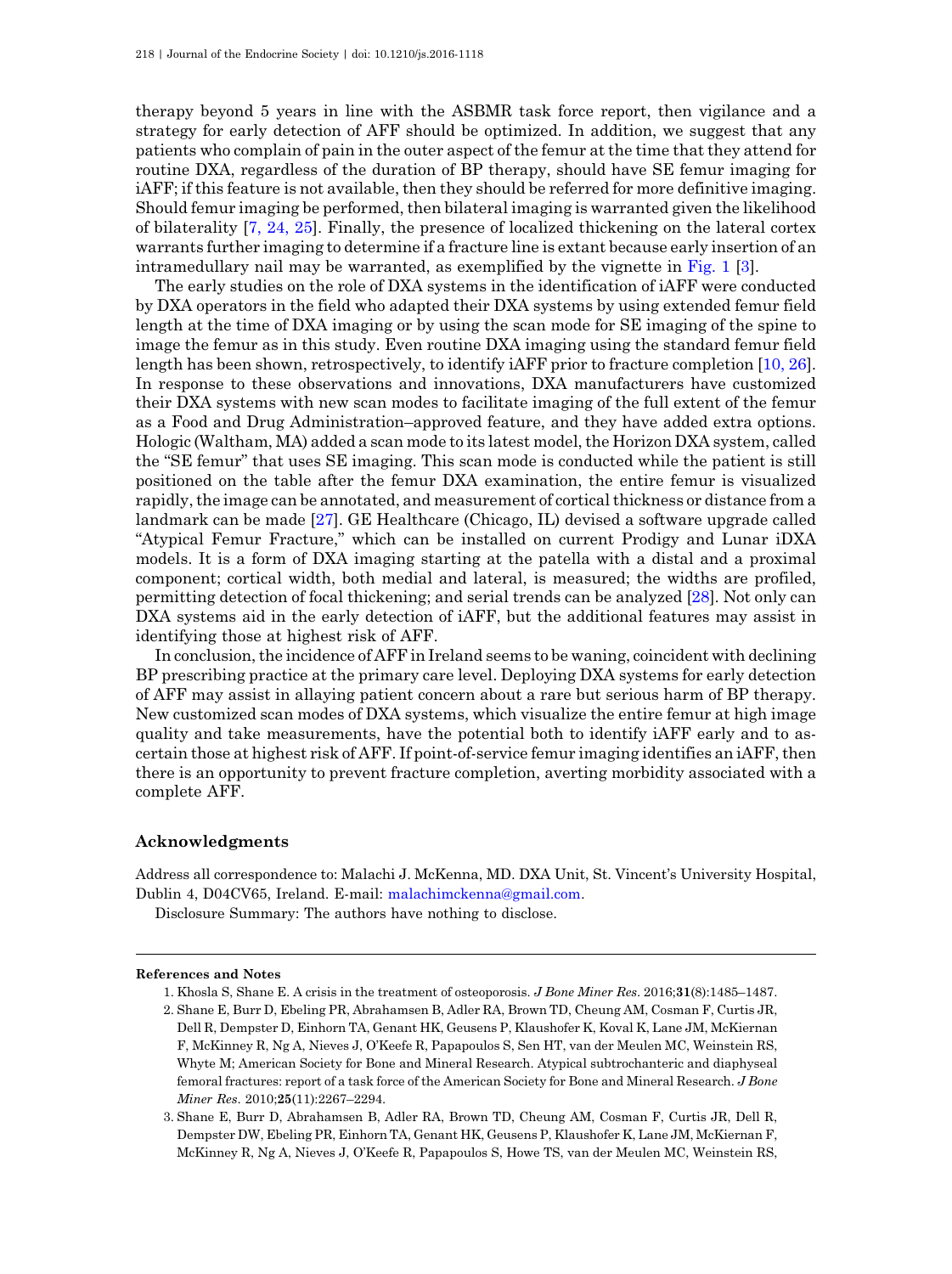<span id="page-8-0"></span>Whyte MP. Atypical subtrochanteric and diaphyseal femoral fractures: second report of a task force of the American Society for Bone and Mineral Research. J Bone Miner Res. 2013;29(1):1–23.

- 4. Schilcher J, Michaëlsson K, Aspenberg P. Bisphosphonate use and atypical fractures of the femoral shaft. N Engl J Med. 2011;364(18):1728–1737.
- 5. McKenna MJ, Kleerekoper M, Ellis BI, Rao DS, Parfitt AM, Frame B. Atypical insufficiency fractures confused with Looser zones of osteomalacia. Bone. 1987;8(2):71–78.
- 6. McKenna MJ, Heffernan E, Hurson C, McKiernan FE. Clinician approach to diagnosis of stress fractures including bisphosphonate-associated fractures. QJM. 2013;107(2):99–105.
- 7. Schneider JP, Hinshaw WB, Su C, Solow P. Atypical femur fractures: 81 individual personal histories. J Clin Endocrinol Metab. 2012;97(12):4324–4328.
- 8. Bogdan Y, Tornetta P III, Einhorn TA, Guy P, Leveille L, Robinson J, Bosse MJ, Haines N, Horwitz D, Jones C, Schemitsch E, Sagi C, Thomas B, Stahl D, Ricci W, Brady M, Sanders D, Kain M, Higgins TF, Collinge C, Kottmeier S, Friess D. Healing time and complications in operatively treated atypical femur fractures associated with bisphosphonate use: a multicenter retrospective cohort. J Orthop Trauma. 2016;30(4):177–181.
- 9. McKiernan FE. Atypical femoral diaphyseal fractures documented by serial DXA. J Clin Densitom. 2010;13(1):102–103.
- 10. McKenna MJ, van der Kamp S, Heffernan E, Hurson C. Incomplete atypical femoral fractures: assessing the diagnostic utility of DXA by extending femur length. J Clin Densitom. 2013;16(4): 579–583.
- 11. La Rocca Vieira R, Rosenberg ZS, Allison MB, Im SA, Babb J, Peck V. Frequency of incomplete atypical femoral fractures in asymptomatic patients on long-term bisphosphonate therapy. AJR Am J Roentgenol. 2012;198(5):1144–1151.
- 12. Allison MB, Markman L, Rosenberg Z, Vieira RL, Babb J, Tejwani N, Peck V. Atypical incomplete femoral fractures in asymptomatic patients on long term bisphosphonate therapy. Bone. 2013;55(1): 113–118.
- 13. McKenna MJ, van der Kamp S, Au-Yeong M, FitzGerald O. Improving standards of DXA. Ir Med J. 2008;101(4):101–102.
- 14. Kanis JA, Adachi JD, Cooper C, Clark P, Cummings SR, Diaz-Curiel M, Harvey N, Hiligsmann M, Papaioannou A, Pierroz DD, Silverman SL, Szulc P; Epidemiology and Quality of Life Working Group of IOF. Standardising the descriptive epidemiology of osteoporosis: recommendations from the Epidemiology and Quality of Life Working Group of IOF. Osteoporos Int. 2013;24(11):2763–2764.
- 15. Health Service Executive. Primary care reimbursement service. 2015. [http://www.hse.ie/eng/staff/](http://www.hse.ie/eng/staff/PCRS/PCRS_Publications.) [PCRS/PCRS\\_Publications.](http://www.hse.ie/eng/staff/PCRS/PCRS_Publications.) Accessed December 7, 2015.
- 16. Hiligsmann M, McGowan B, Bennett K, Barry M, Reginster JY. The clinical and economic burden of poor adherence and persistence with osteoporosis medications in Ireland. Value Health. 2012;15(5): 604–612.
- 17. Health Service Executive. Health Atlas Ireland. 2015. <https://www.healthatlasireland.ie/.> Accessed December 16, 2015.
- 18. McGowan B, Casey MC, Silke C, Whelan B, Bennett K. Hospitalisations for fracture and associated costs between 2000 and 2009 in Ireland: a trend analysis. Osteoporos Int. 2012;24(3):849–857.
- 19. Jha S, Wang Z, Laucis N, Bhattacharyya T. Trends in media reports, oral bisphosphonate prescriptions, and hip fractures 1996-2012: an ecological analysis. J Bone Miner Res. 2015;30(12):2179–2187.
- 20. Food and Drug Administration. Bisphosphonates (osteoporosis drugs): label change—atypical fractures update. 2010. [http://www.fda.gov/Safety/MedWatch/SafetyInformation/SafetyAlertsforHumanMedical-](http://www.fda.gov/Safety/MedWatch/SafetyInformation/SafetyAlertsforHumanMedicalProducts/ucm229244.htm.)[Products/ucm229244.htm.](http://www.fda.gov/Safety/MedWatch/SafetyInformation/SafetyAlertsforHumanMedicalProducts/ucm229244.htm.) Accessed May 9, 2012.
- 21. European Medicines Agency. Assessment report for bisphosphonates containing medicinal products. 2011. [www.ema.europa.eu.](http://www.ema.europa.eu.) Accessed October 7, 2013.
- 22. Adler RA, El-Hajj Fuleihan G, Bauer DC, Camacho PM, Clarke BL, Clines GA, Compston JE, Drake MT, Edwards BJ, Favus MJ, Greenspan SL, McKinney R Jr, Pignolo RJ, Sellmeyer DE. Managing osteoporosis in patients on long-term bisphosphonate treatment: report of a task force of the American Society for Bone and Mineral Research. J Bone Miner Res. 2016;31(1):16–35.
- 23. Black DM, Rosen CJ. Clinical practice: postmenopausal osteoporosis. N Engl J Med. 2016;374(3): 254–262.
- 24. Probyn L, Cheung AM, Lang C, Lenchik L, Adachi JD, Khan A, Josse RG, Tomlinson G, Bleakney R. Bilateral atypical femoral fractures: how much symmetry is there on imaging? Skeletal Radiol. 2015; 44(11):1579–1584.